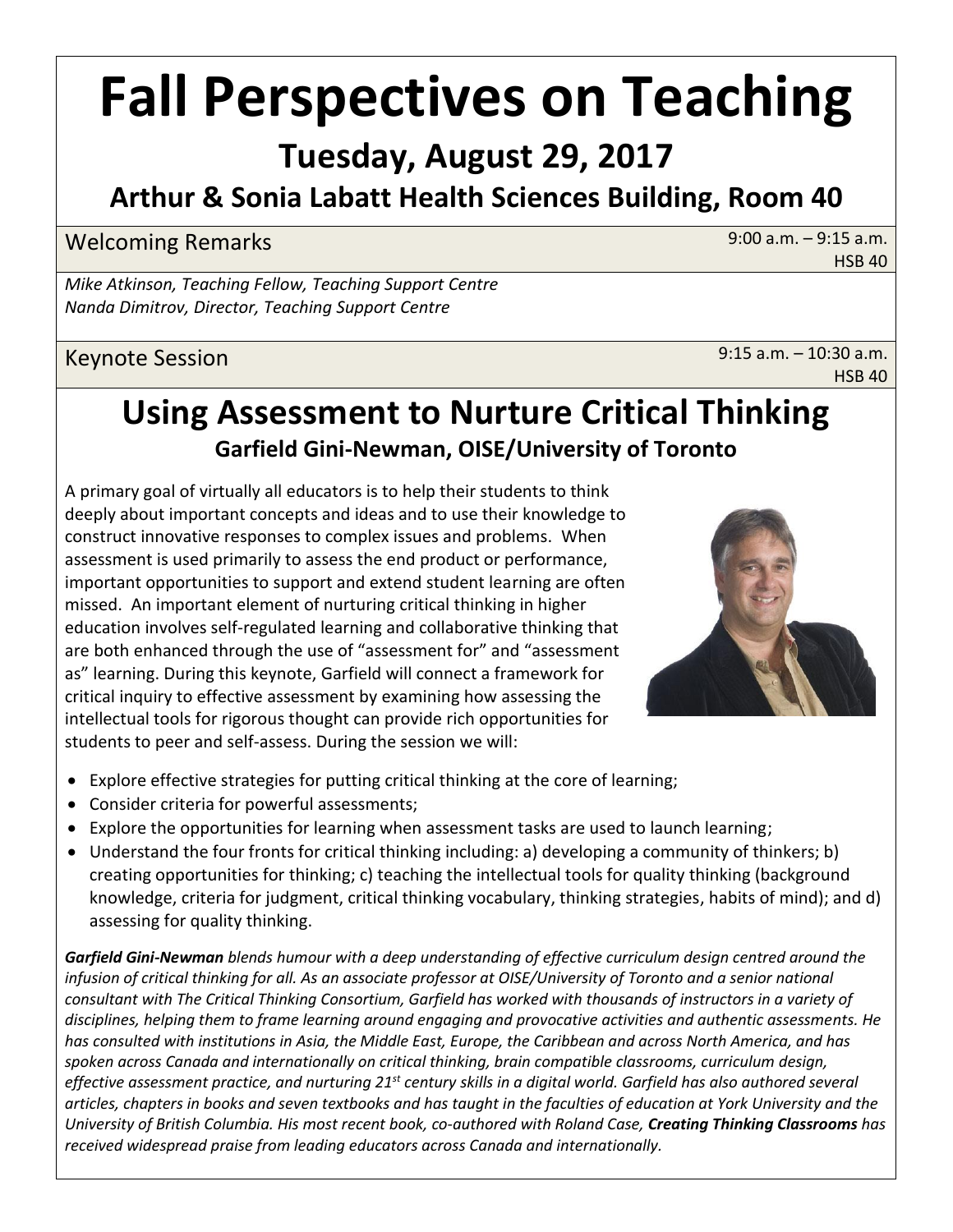Refreshment Break 10:30 a.m. – 11:00 a.m.

Plenary Session **11:00 a.m.** – 12:15 p.m. HSB 40

# **Getting Students to Think Critically: Perspectives from the Disciplines**

*Moderator: Karyn Olsen (Teaching Support Centre)*

*Panelists: Burns Cheadle (Department of Earth Sciences) Angela Mendelovici (Department of Philosophy) Sandra Smeltzer (Faculty of Information and Media Studies) Anita Woods (Department of Physiology and Pharmacology) Garfield Gini-Newman (Department of Curriculum, Teaching, and Learning, OISE)*

Join this interactive panel discussion with Western faculty members who will share personal experiences related to developing critical thinking skills among students in their home disciplines. The goal is to share concrete strategies for planning classroom activities and assessments. Our conversation will explore ways of promoting critical thinking that include: analyzing, interpreting, and synthesizing information; evaluating ideas and arguments; considering perspectives, assumptions, and biases; and tackling complex questions and tasks.

#### Break 12:15 p.m. – 1:30 p.m.

#### Concurrent Sessions A

Session A-1 1:30 p.m. – 2:45 p.m. HSB 236

# **Facilitating Learning in the Intercultural Classroom**

*Nanda Dimitrov (Teaching Support Centre)*

*Aisha Haque (Teaching Support Centre)*

The cultural landscape of Canadian university classrooms has shifted dramatically in the past 20 years. In today's classrooms, instructors are frequently called upon to include international perspectives in the curriculum and to teach students from multiple cultural and disciplinary backgrounds. In this session, we will introduce the Intercultural Teaching Competence (ITC) Framework to explore concrete strategies that instructors can incorporate into their practice as they engage students in intercultural learning. In particular, participants will (1) reflect on how culture influences teaching and learning norms in their discipline and (2) design activities to promote local and global engagement across cultures among their students.

Session A-2 1:30 p.m. – 2:45 p.m. HSB 240

# **Flourishing in Your Teaching: Cultivating a Practice that Supports Your Well-Being**

*Mike Atkinson (Department of Psychology)*

*Tom Haffie (Department of Biology)*

*Ken N. Meadows (Teaching Support Centre)*

Most of us invest our hearts and souls into our teaching and experience amazing highs, depressing lows, and so much in-between. But what can we do to bolster our well-being as teachers? What practices can help us thrive in our teaching? In this interactive workshop, we will work in groups to develop concrete strategies for how we can improve our well-being as teachers. We will draw on principles from Positive Psychology to explore how we can increase five aspects of our well-being in our teaching: Positive emotions, engagement, positive relationships, meaning, and sense of accomplishment.